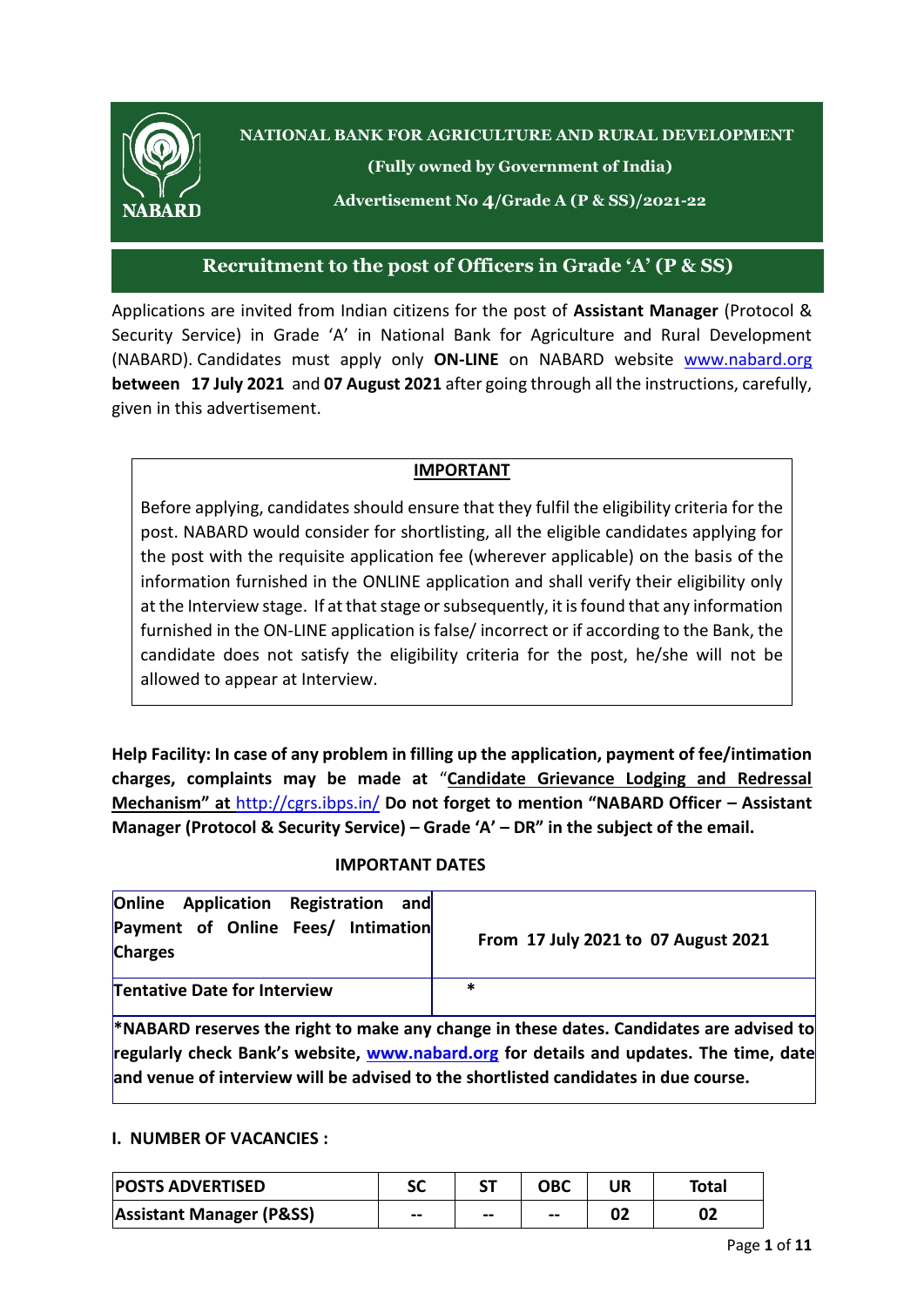#### **Guidelines for Reservation :**

- a) The Reservations for SC/ST/OBC categories will be as per the instructions of Government of India
- b) The Bank reserves the right to increase / decrease the number of vacancies or not to fill up any of the vacancies, as per its requirement.
- c) This post is not identified for reservation under PWBD category. Thus PWBD candidates are not eligible to apply for this post.
- d) **Candidates belonging to OBC category but coming in the 'Creamy Layer' are not entitled to OBC reservation. They should indicate their category as 'General' (Gen).**
- **II. ELIGIBILITY CRITERIA (as on 01-07-2021) :**
- **A) Age (as on 01-07-2021):** Between 25 and 40 Years (**no relaxation for any category).**  The candidates born not earlier than 02.07.1981 and not later than 01-07-1996 (Both days inclusive) are eligible to apply.
- **B) Experience (as on 01-07-2021):** He / She should be an Officer with a minimum of five years' of Commissioned Service in the Army/Navy/Air Force holding a valid Ex-Serviceman Identity Card.

Emergency Commissioned Officers/Short Service Commissioned Officers should have rendered at least five years continuous Military Service and should have been released on completion of assignment (including those whose assignment is due to be completed within one year **from the cut off date (01-07-2021) specified, i.e. on or before 30.06.2022),** otherwise than by way of dismissal or discharge on account of misconduct or inefficiency or on account of physical disability or have been released on account of physical disability attributable to Military Service or on invalidment. Emergency Commissioned Officers/Short Service Commissioned Officers who have completed their initial period of assignment of five years of Military Service but whose assignment has been extended beyond five years and in whose case the Ministry of Defence issues certificates that they would be released on selection within three months from the date of receipt of offer of appointment, may submit a copy of this certificate along with the printed copy of online application for the post.

- **C) Job Requirements:** He / She will be responsible for (i) Watch and Ward arrangements as to internal security, passages, entry and exit points, surveillance through CCTV, monitoring, recording etc. in the Bank's Office Buildings, (ii) Protocol duties, (iii) Maintenance/Security of Bank's properties and (iv)Control over the staff deployed for the purpose.
- **III. SCHEME OF SELECTION: Selection will be through Interview of shortlisted candidates.** The Bank reserves the right to raise the minimum experience in order to restrict the number of candidates to be called for Interview commensurate with the number of vacancies.

#### **Maximum Marks for Interview: 100**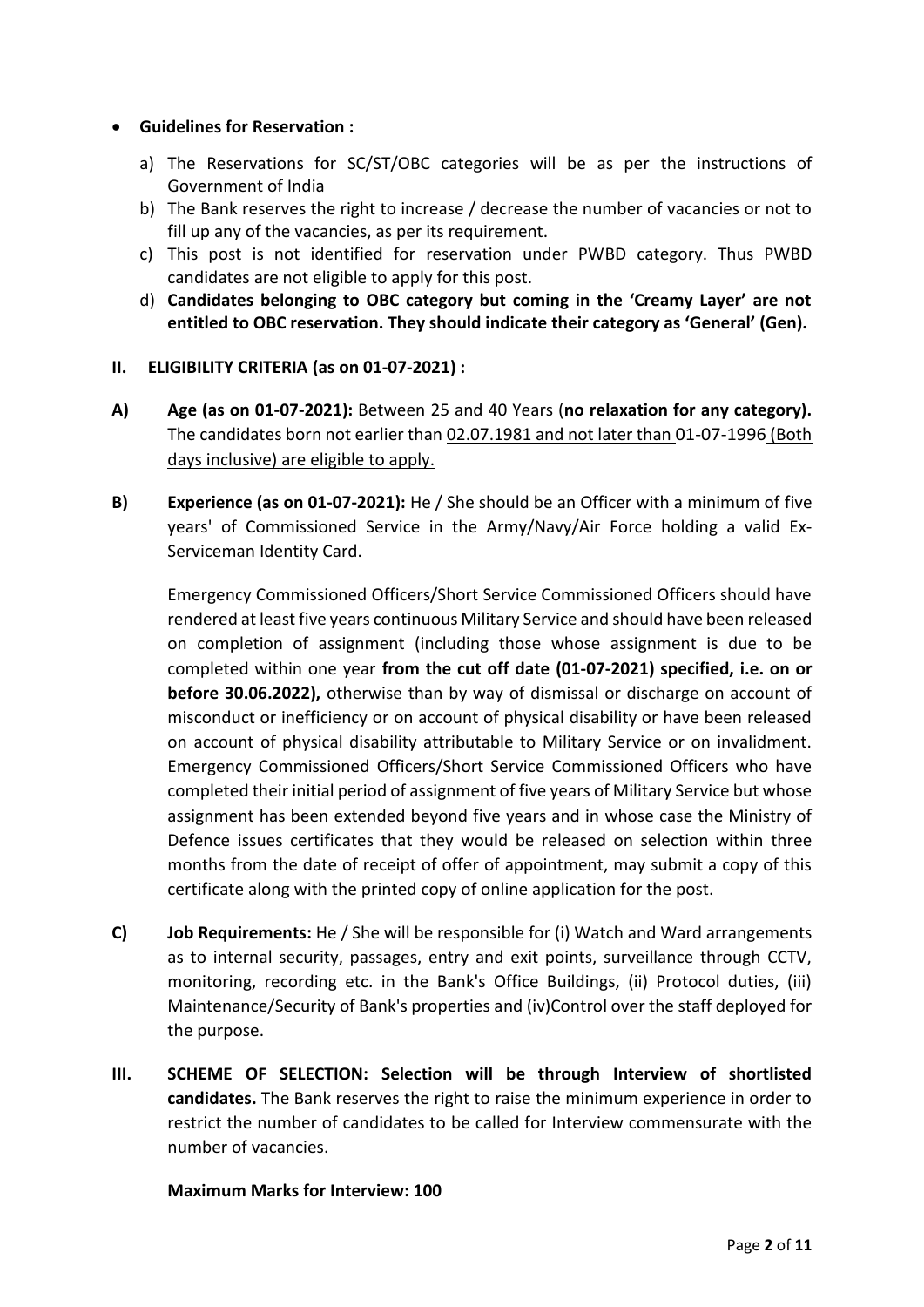A. In case of candidates securing same marks in interview, their ranking will be decided as under:

In case of having equal marks in interview, candidate senior in age will be ranked higher. In case of further tie-up, candidate with higher qualification or in case of similar qualification, candidate with higher marks in graduation will be ranked higher.

## **IV. APPLICATION FEE (NON-REFUNDABLE) :**

Application fee will be as under:

|                   |            | Category of applicant   Application Fee   Intimation charges etc. | <b>Total</b> |
|-------------------|------------|-------------------------------------------------------------------|--------------|
| For SC/ST         | <b>NIL</b> | Rs.100/-                                                          | Rs.100/-*    |
| <b>For Others</b> | Rs.650/-   | Rs.100/-                                                          | Rs.750/-*    |

\* Exclusive of applicable GST

### **V EMOLUMENTS AND SERVICE CONDITIONS :**

**a. Pay Scale**: **Assistant Manager (P&SS) in Grade 'A':** They will draw a starting basic pay of Rs.28,150/-p.m. in the scale of Rs.28,150-1550(4)-34350-1750(7) – 46600 -EB-1750 (4) - 53600-2000(1) - 55600 applicable to Officers in Grade 'A'. They will also be eligible for Dearness Allowance, Local Compensatory Allowance, House Rent Allowance, Special Allowance and Grade Allowance as per rules in force from time to time. At present, initial monthly gross emoluments are approximately Rs. 70,000/-.

b**. Perquisites**: Bank's accommodation subject to availability, reimbursement of expenses for maintenance of vehicle for official purpose, newspaper, telephone charges, book grant, allowance for furnishing of residence, etc. as per eligibility. Free dispensary facility besides reimbursement of medical expenses for OPD treatment / hospitalization as per eligibility. Interest free festival advance, Leave Fare Concession, Loans and Advances at concessional rates of interest for Housing, Car, Education, Consumer articles, Personal computer etc.

c. Candidates selected for the posts will be governed by **the defined contribution to New Pension Scheme (NPS)' in addition to the benefits of Gratuity and Optional Group Term Insurance Plan.**

d. At certain centers, limited number of residential quarters are available. Facility for securing residential accommodation on lease, however, exists at all centers.

e. Initial appointment of a selected applicant will be on probation for a period of 02 years, which may, at the Bank's discretion, be extended for a further maximum period of 01 year.

f. All candidates selected for appointment by the Bank are liable to be posted and transferred anywhere in India.

### **VI. HOW TO APPLY :**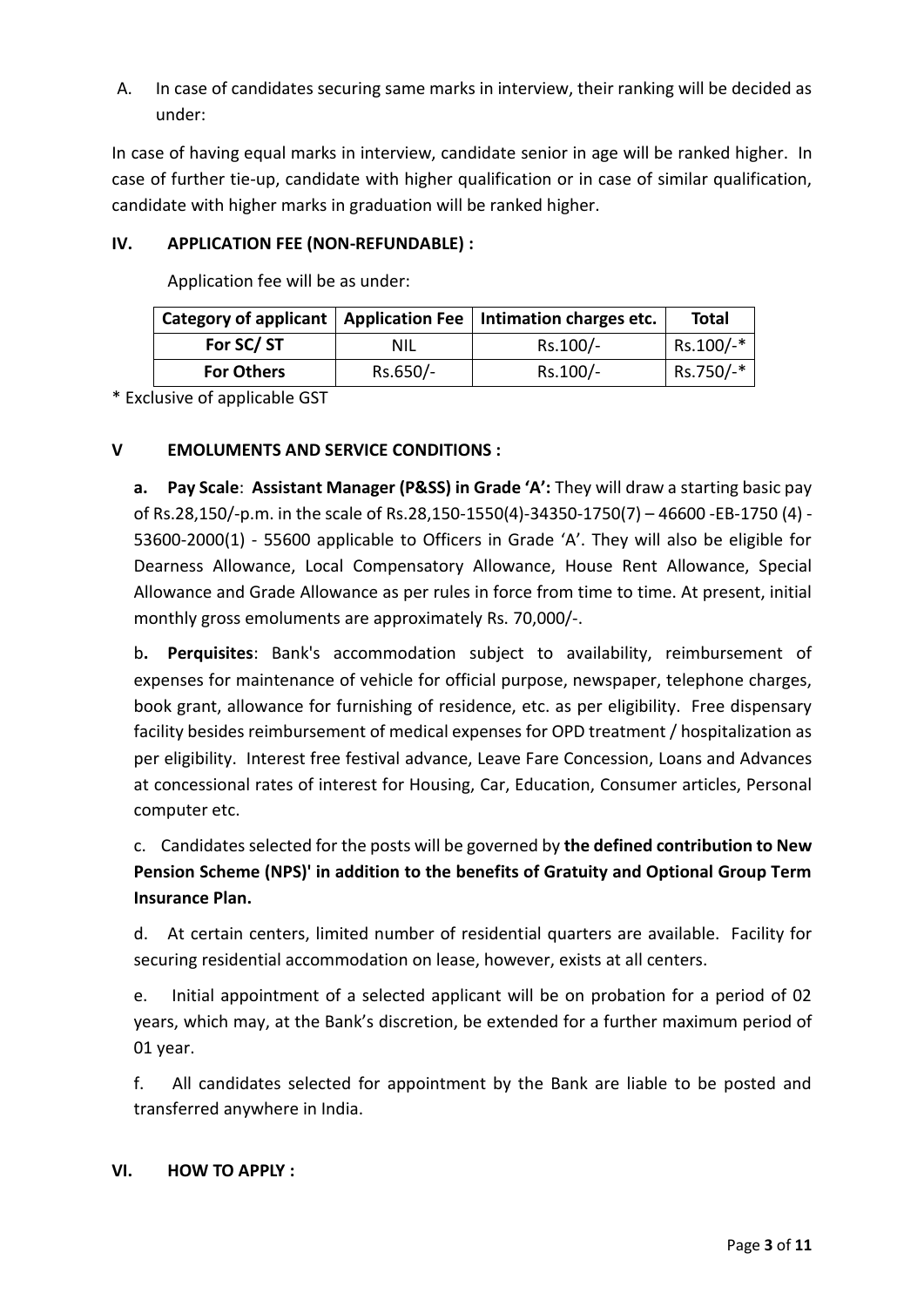Eligible applicants are required to apply online through website **www.nabard.org.** No other means/ mode of application will be acceptable. The application form should be filled in English only. Option for the use of Hindi language will be available for Interview.

Detailed Guidelines / Procedures for

- a) Application Registration
- b) Payment of Fees
- c) Photograph & Signature Scan and Upload

# **Candidates can apply online only from 17 July 2021 to 07 August 2021 and no other mode of application will be accepted**

#### **IMPORTANT POINTS TO BE NOTED BEFORE REGISTRATION**

Before applying online, candidates should-Before applying online, candidates should -

- i. Scan their: Photograph (4.5 cm x 3.5 cm) Signature (with Black ink) Left Thumb impression (on white paper with black or blue ink) A hand written declaration (on a white paper with black ink) (text given below) Ensuring that all these scanned documents adhere to the required specifications as given in the advertisement
- ii. Signature in CAPITAL LETTERS will not be accepted
- iii. The left thumb impression should be properly scanned and not smudged. (If a candidate is not having left thumb, he/she may use his/her right thumb for applying)
- iv. The text for the hand written declaration is as follows –"I......................(Name of the candidate), hereby declare that all the information submitted by me in the application form is correct, true and valid. I will present the supporting documents as and when required."
- v. The above mentioned hand written declaration has to be in the candidate's hand writing and in English only. If it is written and uploaded by anybody else or in any other language, the application will be considered as invalid. (Visually Impaired candidates who cannot write may get the text of declaration typed and put their left hand thumb impression below the typed declaration and upload the document as per specification.)
- vi. Keep the necessary details/documents ready to make online payment of the requisite application fee/intimation charges.
- vii. Have a valid personal email ID and mobile no., which should be kept active till the completion of this Recruitment Process. Bank may send intimation to download call letters/upload bio-data etc. through the registered e-mail ID. In case a candidate does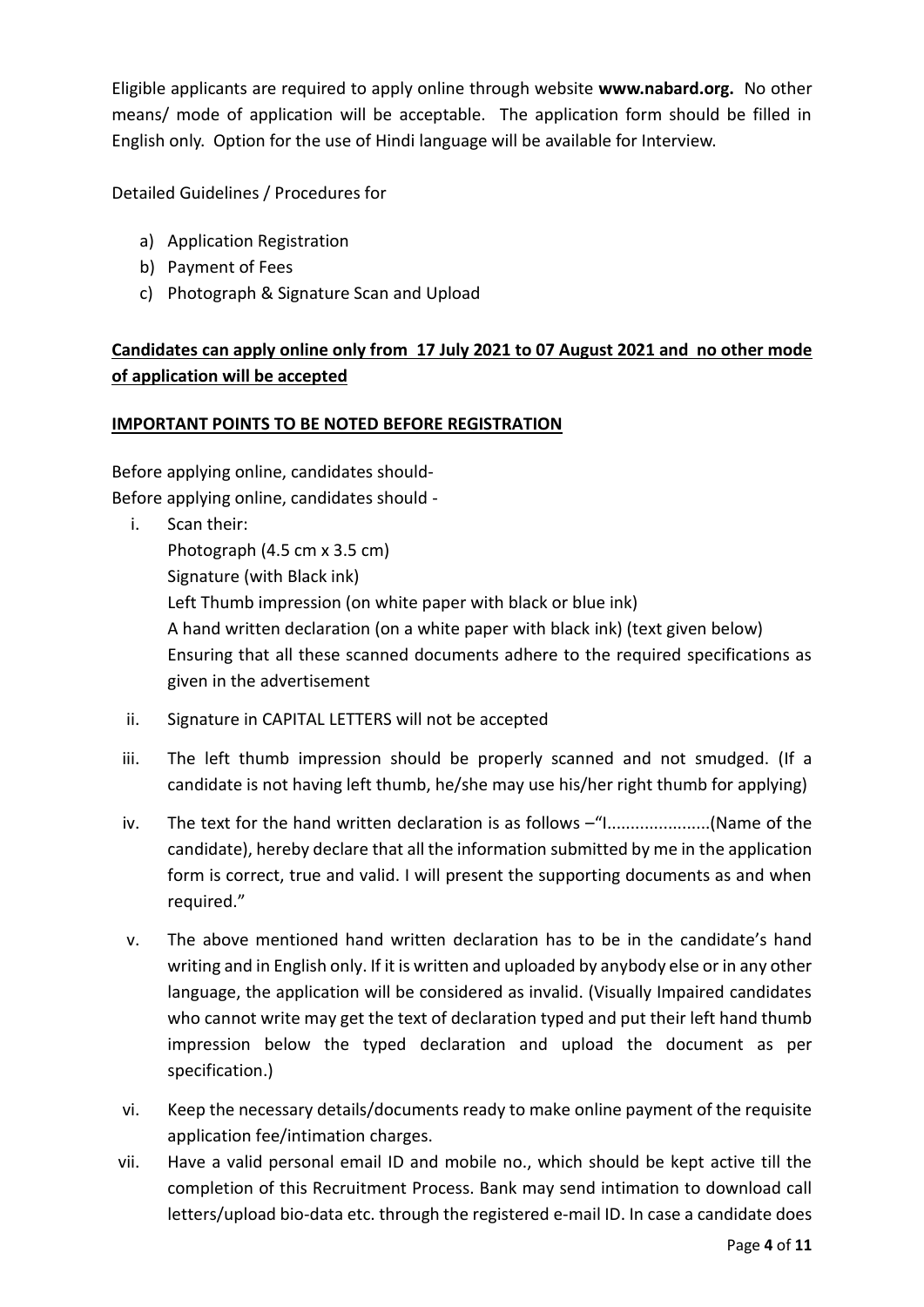not have a valid personal e-mail ID/mobile number, he/she should create/obtain his/her new e-mail ID and mobile no. before applying on-line and must maintain that email account and mobile number.

**PAYMENT OF FEE ON LINE**: Bank Transaction charges for Online Payment of application fees/intimation charges will have to be borne by the candidate.

## **A. APPLICATION REGISTRATION**

- 1. Candidates to visit the Bank's website [www.nabard.org](http://www.nabard.org/) and click on the option "**APPLY ONLINE**" which will open a new screen.
- 2. To register application, choose the tab "**Click here for New Registration**" and enter Name, Contact details and Email-id. A Provisional Registration Number and Password will be generated by the system and displayed on the screen. Candidate should note down the Provisional Registration Number and Password. An Email & SMS indicating the Provisional Registration number and Password will also be sent.
- 3. In case the candidate is unable to complete the application form in one go, he / she can save the data already entered by choosing "SAVE AND NEXT" tab. Prior to submission of the online application candidates are advised to use the "SAVE AND NEXT" facility to verify the details in the online application form and modify the same if required.
- 4. Candidates are advised to carefully fill and verify the details filled in the online application themselves as no change will be possible after clicking the FINAL SUBMIT BUTTON.
- 5. The name of the candidate or his /her Father/ Husband etc. should be spelt exactly same in the application as it appears in the Certificates / Mark sheets as well as in the valid ID Proof brought at the time of interview. Any change/alteration, if found, may disqualify his / her candidature.
- 6. Validate your details and Save your application by clicking the 'Validate your details' and 'Save & Next' button.
- 7. Candidates can proceed to upload Photo & Signature as per the specifications given in the Guidelines for Scanning and Upload of Photograph and Signature detailed under point "C".
- 8. Candidates can proceed to fill other details of the Application Form.
- 9. Click on the Preview Tab to preview and verify the entire application form before FINAL SUBMIT.
- 10. Modify details, if required, and click on 'FINAL SUBMIT' ONLY after verifying and ensuring that the photograph, signature uploaded and other details filled by you are correct.
- 11. Click on 'Payment' Tab and proceed for payment.
- 12. Click on 'Submit' button.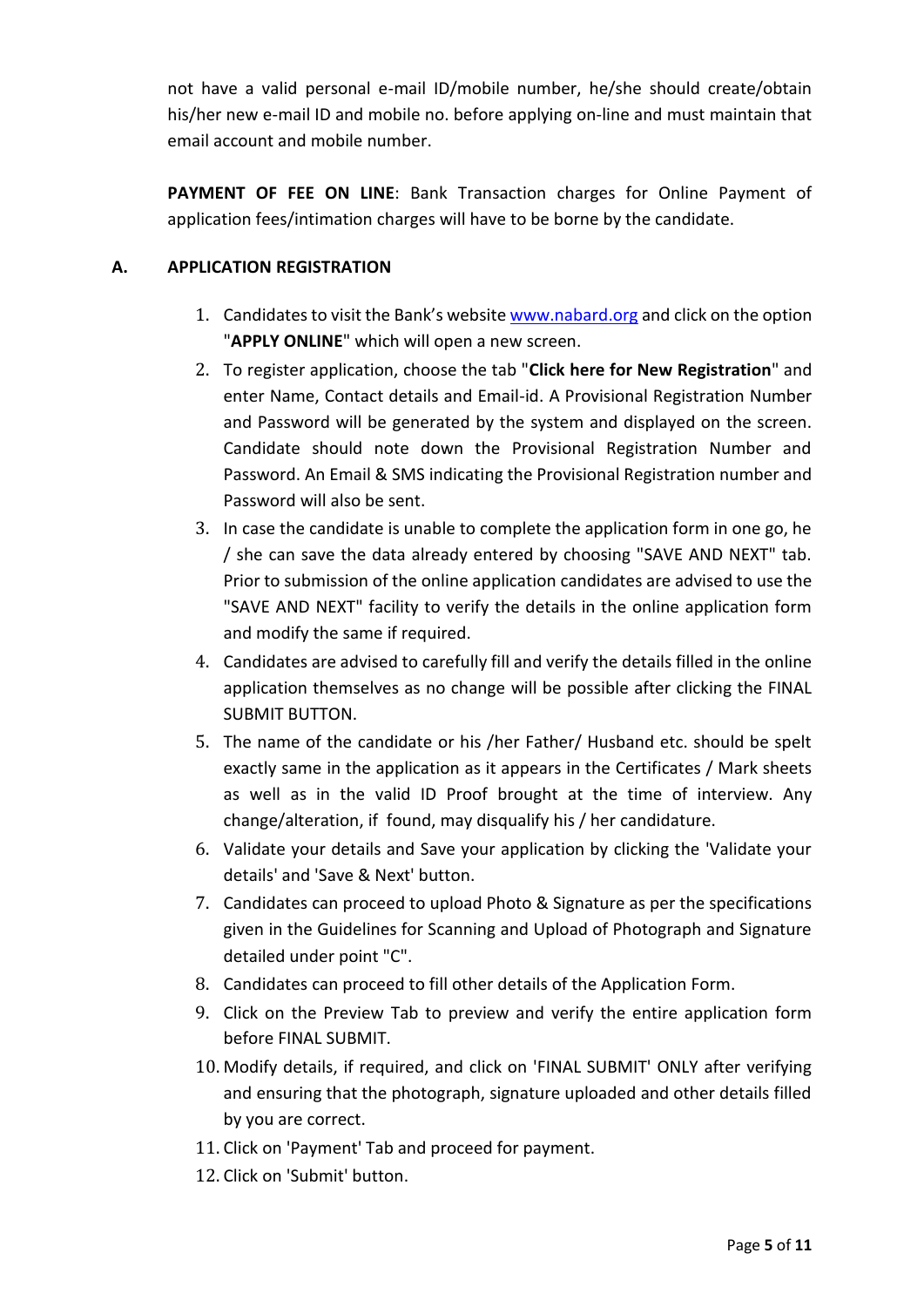### **B. PAYMENT OF FEES - ONLINE MODE**

- 1. The application form is integrated with the payment gateway and the payment process can be completed by following the instructions.
- 2. Payment can be made by using only Master/Visa/Rupay Debit or Credit Cards or Internet Banking, IMPS, Cash cards/Mobile Wallets by providing information as asked on the screen.
- 3. After submitting your payment information in the online application form, PLEASE WAIT FOR THE INTIMATION FROM THE SERVER. DO NOT PRESS BACK OR REFRESH BUTTON IN ORDER TO AVOID DOUBLE CHARGE
- 4. On successful completion of the transaction, **an e-Receipt** will be generated.
- 5. Non-generation of 'E-Receipt' indicates PAYMENT FAILURE. On failure of payment, Candidates are advised to login **again** using their Provisional Registration Number and Password and repeat the process of payment.
- 6. Candidates are required **to take a printout of the e-Receipt** and **online Application Form**. **Please note that if the same cannot be generated, online transaction may not have been successful**.
- 7. For Credit Card users: All charges are listed in Indian Rupee. If you use a non-Indian credit card, your bank will convert to your local currency based on prevailing exchange rates.
- 8. To ensure the security of your data, please close the browser window once your transaction is completed.

### **C. GUIDELINES FOR PHOTOGRAPH & SIGNATURE SCAN AND UPLOAD**

- o IN CASE THE FACE IN THE PHOTOGRAPH OR SIGNATURE IS UNCLEAR, THE APPLICATION MAY BE REJECTED.
- o CANDIDATE MAY EDIT THE APPLICATION AND RE-UPLOAD THE PHOTOGRAPH/ SIGNATURE IN SUCH CASE.

#### **PHOTOGRAPH IMAGE:**

- o Photograph must recent, passport size and colour.
- o The picture should be in colour, against a light-coloured, preferably white, background.
- $\circ$  Look straight at the camera with a relaxed face.
- $\circ$  If the picture is taken on a sunny day, have the sun behind you, or place yourself in the shade, so that you are not squinting and there are no harsh shadows.
- o If you have to use flash, ensure there's no "red-eye".
- o If you wear glasses make sure that there are no reflections and your eyes can be clearly seen.
- o Caps, hats and dark glasses are not acceptable. Religious headwear is allowed but it must not cover your face.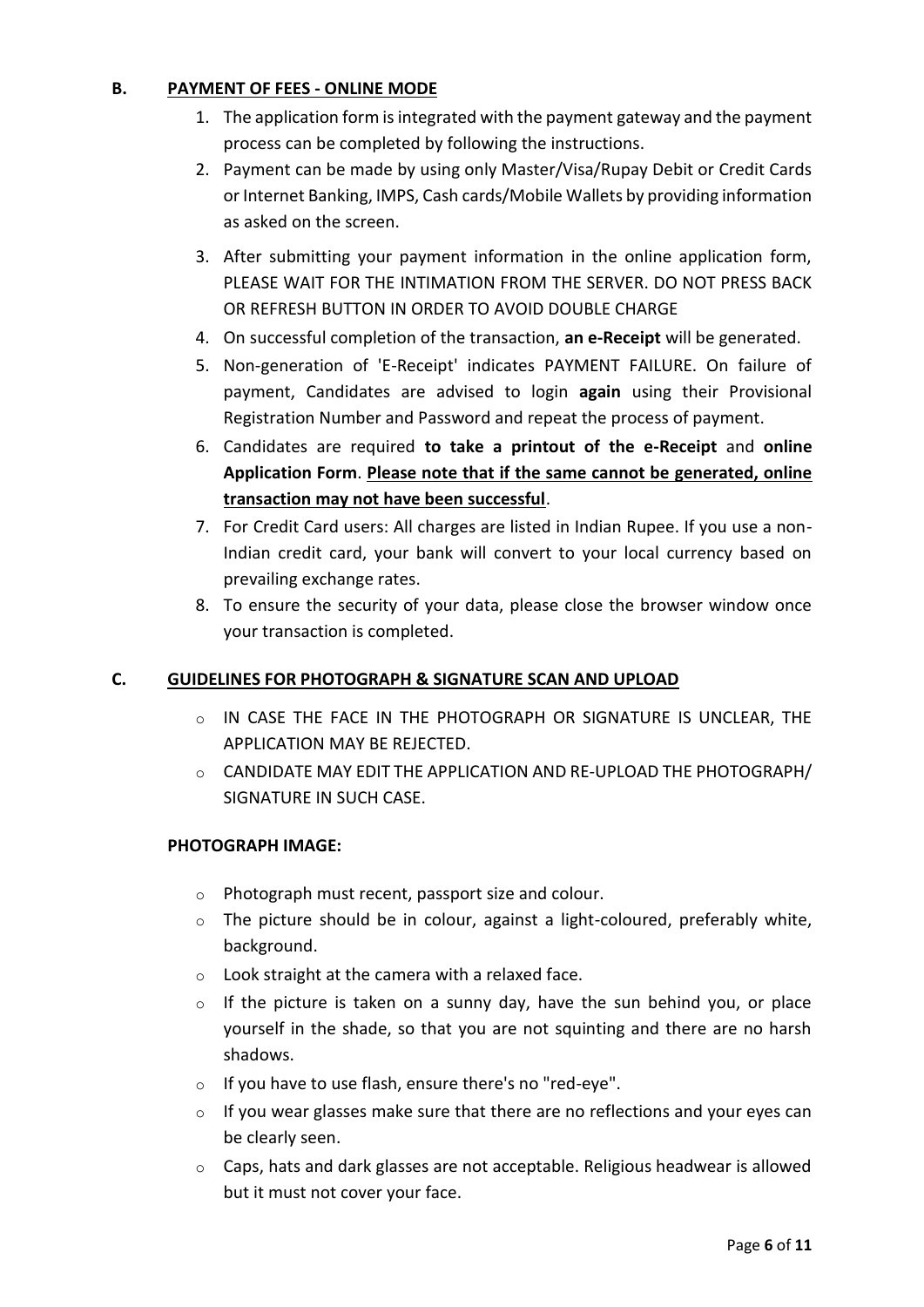- o Dimensions 200 x 230 pixels (preferred).
- o Size of file should be between 20kb-50kb.
- o Ensure that the size of the scanned image is not more than 50KB. If the size of the file is more than 50KB, then adjust the settings of the scanner such as the DPI resolution, no. of colours etc., during the process of scanning.

#### **SIGNATURE IMAGE:**

- $\circ$  The applicant has to sign on white paper with Black Ink pen.
- $\circ$  The signature must be signed only by the applicant and not by any other person.
- $\circ$  The Applicant's signature obtained on the attendance sheet at the time of interview should match the uploaded signature.
- $\circ$  In case of mismatch, the candidate may be disqualified. Dimensions 140 x 60 pixels (preferred).
- $\circ$  Size of file should be between 10kb -20kb.
- o Ensure that the size of the scanned image is not more than 20KB.

Signature, left thumb impression and hand-written declaration Image:

- The applicant has to sign on white paper with Black Ink pen.
	- o Dimensions 140 x 60 pixels (preferred)
	- $\circ$  Size of file should be between 10kb 20kb for signature and 20kb 50kb for left thumb impression.
	- o Ensure that the size of the scanned image is not more than 20kb
- The applicant has to put his left thumb impression on a white paper with black or blue ink.
	- $\circ$  File type: jpg / jpeg
	- o Dimensions: 240 x 240 pixels in 200 DPI (Preferred for required quality) i.e 3 cm \* 3 cm (Width \* Height)
	- $\circ$  File Size: 20 KB 50 KB
- The applicant has to write the declaration in English clearly on a white paper with black ink.
	- o File type: jpg / jpeg
	- o Dimensions: 800 x 400 pixels in 200 DPI (Preferred for required quality) i.e 10 cm \* 5 cm (Width \* Height)
	- $\circ$  File Size: 50 KB 100 KB
- The signature, left thumb impression and the hand written declaration should be of the applicant and not by any other person.
- If the Applicant's signature on the attendance sheet or Call letter, signed at the time of the examination, does not match the signature uploaded, the applicant will be disqualified.
- Signature / Hand written declaration in CAPITAL LETTERS shall NOT be accepted.

#### **SCANNING THE PHOTOGRAPH & SIGNATURE:**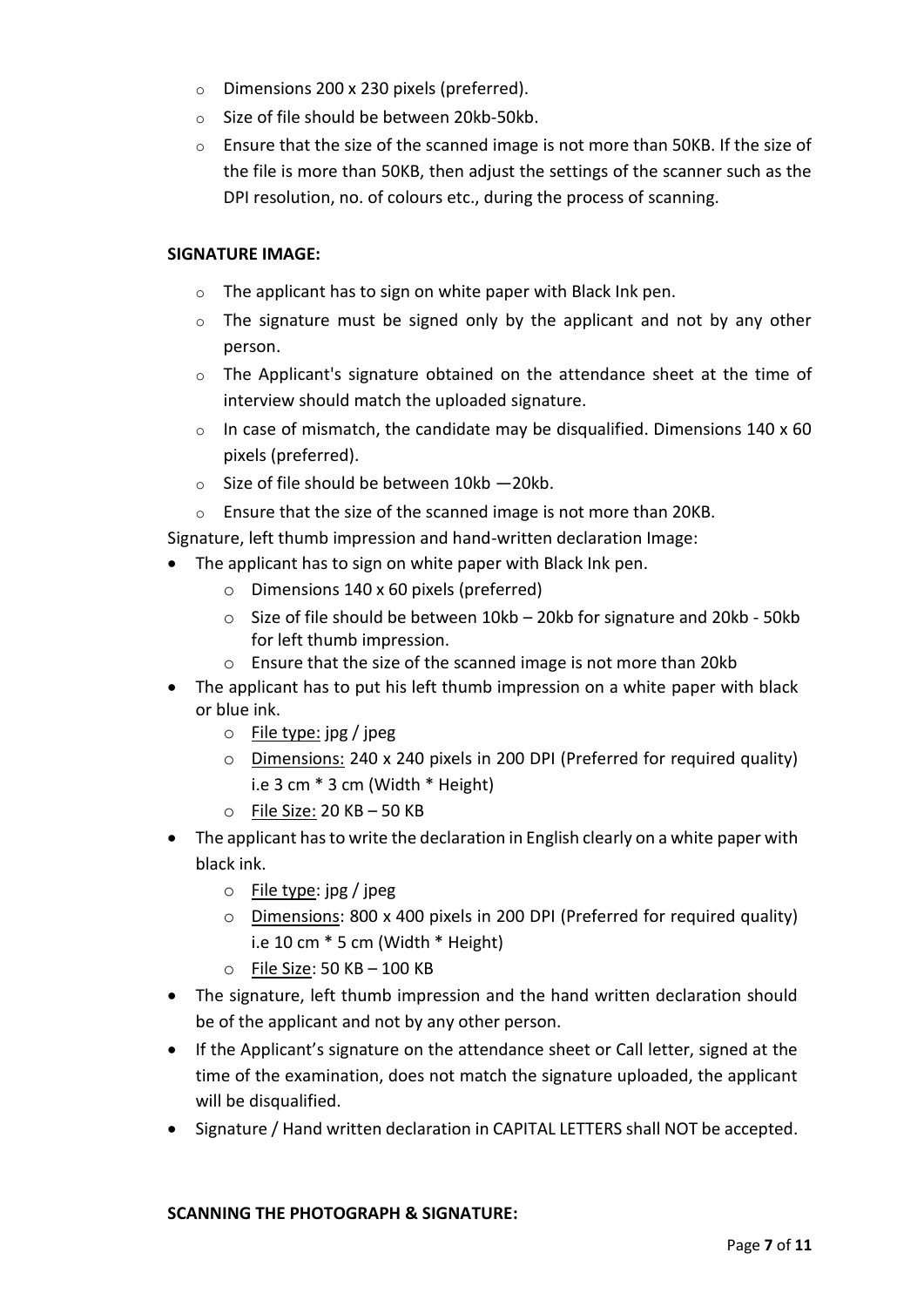- $\circ$  Set the scanner resolution to a minimum of 200 dpi (dots per inch).
- o Set Color to True Color.
- o File Size as specified above.
- $\circ$  Crop the image in the scanner to the edge of the photograph/signature, then use the upload editor to crop the image to the final size (as specified above).
- $\circ$  The image file should be JPG or JPEG format. An example file name is: image01.jpg or image01.jpeg Image dimensions can be checked by listing the folder files or moving the mouse over the file image icon. Candidates using MS Windows/MS Office can easily obtain photo and signature in .jpeg format not exceeding 50KB & 20KB respectively by using MS Paint or MS Office Picture Manager. Scanned photograph and signature in any format can be saved in .jpg format by using 'Save As' option in the File menu and size can be reduced below 50KB (photograph) & 20KB (signature) by using crop and then resize option [Please see point (i) & (ii) above for the pixel size] in the 'Image' menu. Similar options are available in other photo editor also.

## **CARE - If the file size and format are not as prescribed, an error message will be displayed.**

While filling in the Online Application Form the candidate will be provided with a link to upload his photograph and signature.

#### **Procedure for Uploading the Photograph and Signature**

- $\circ$  While filling in the Online Application Form the candidate will be provided with separate links for uploading Photograph, signature, left thumb impression and hand written declaration
- o Click on the respective link "Upload Photograph / signature / Upload left thumb impression / hand written declaration"
- o Browse and Select the location where the Scanned Photograph / signature / left thumb impression / hand written declaration file has been saved.
- o Select the file by clicking on it
- o Click the 'Open/Upload'
- o If the file size and format are not as prescribed, an error message will be displayed.
- $\circ$  Preview of the uploaded image will help to see the quality of the image. In case of unclear / smudged, the same may be re-uploaded to the expected clarity /quality.

Your Online Application will not be registered unless you upload your Photograph, signature, left thumb impression and hand written declaration as specified.

#### **VII. GUIDELINES FOR FILLING APPLICATION ARE AS UNDER:**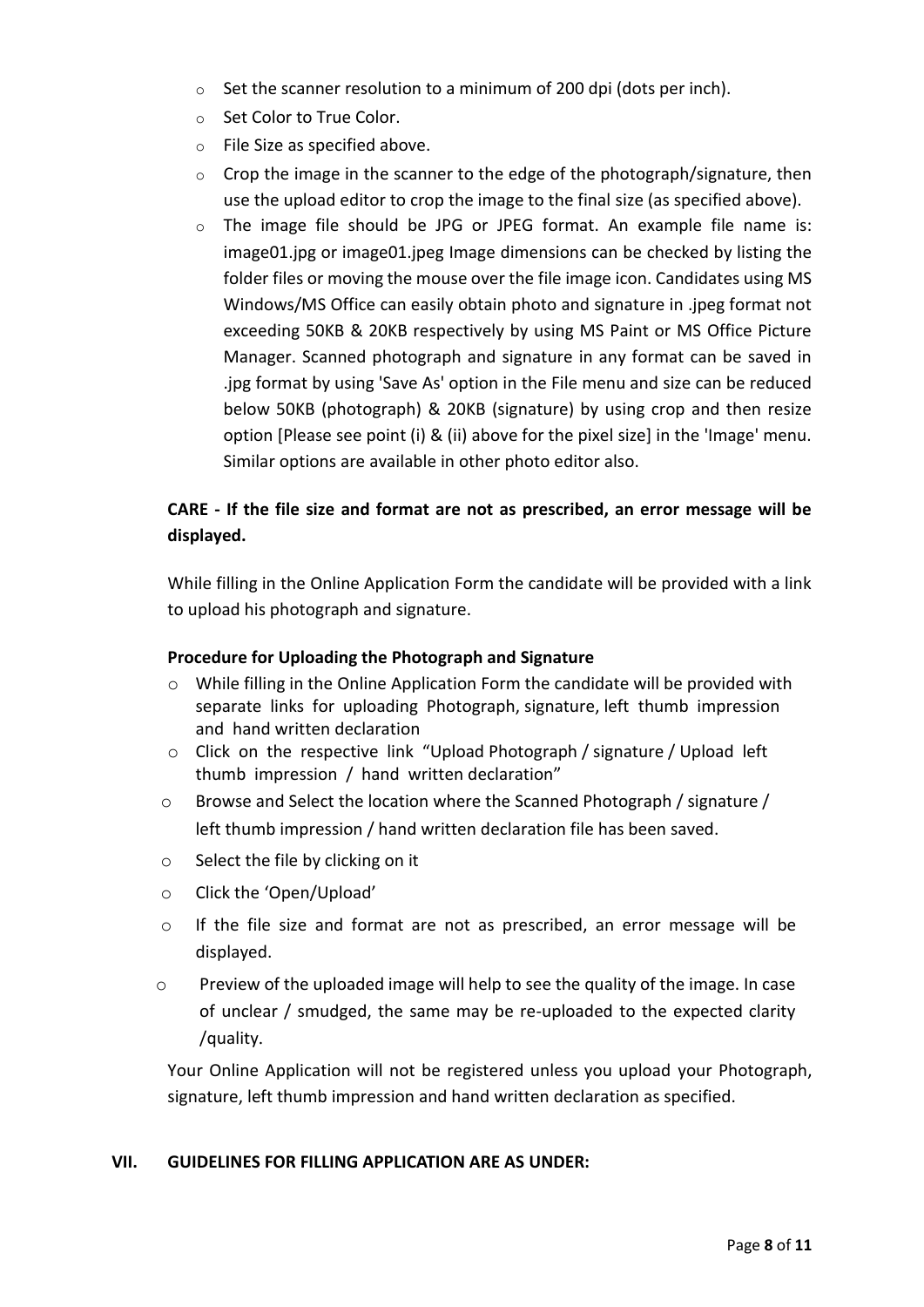- i. Applicants should have a valid e-mail id. In case candidate does not have a valid email, he/ she can create a new e-mail id. This e-mail should be valid for the duration of the recruitment period. This will help him/ her in getting interview advices, etc., by e-mail.
- ii. Applicants under the reserved category will have to produce his/her original caste certificate/ relevant certificates at the time of Interview, failing which his/ her candidature shall be cancelled and he/ she will not be admitted for interview. OBC applicants, availing reservation will have to produce OBC certificate at the time of interview with Non-creamy layer clause issued by Govt. of India on or after 01-04-2021.

### iii. the **Competent Authority** for the issue of certificates to SC/ST/OBC are :

## **(a) For SC/ ST/ OBC:**

District Magistrates/ Additional District Magistrates/ Collector/ Deputy Commissioner/ Additional Deputy Commissioner/ Deputy Collector/ First Class Stipendiary Magistrate/ City Magistrate/ Sub Divisional Magistrate (not below the rank of First Class Stipendiary Magistrate)/ Taluka Magistrate/ Executive Magistrate/ Extra Assistant Commissioner. Chief Presidency Magistrate/ Addl. Chief Presidency Magistrate/ Presidency Magistrate. Revenue Officer not below the rank of Tehsildar. Sub Divisional Officer of the area where the applicant and/ or his/ her family normally resides or as stipulated by the Govt. of India.

**Note: For OBC applicants, only the castes/ sub-castes figuring in the Central List will be considered. Accordingly, OBC Caste/Sub-caste figuring in the concerned State list but not in Central List (Govt. of India) will not be considered under OBC category.**

The OBC Certificate shall be in the format as prescribed by GOI and issued by the competent authority inter-alia specifically stating that the applicant does not belong to the socially advanced sections excluded from the benefits of reservations for OBCs in the civil posts and services under the GOI with **'CREAMY LAYER'** clause should be produced at the time of interview based on the income of the financial year preceding the date of online application made. **The Caste Certificate should be issued after 01- 04-2021.**

- iv) Applicants belonging to OBC category but coming in the **'CREAMY LAYER'**, hence not entitled to OBC reservation should indicate their category as Un Reserved '**UR'.** Attested copies of relevant SC/ST/OBC certificates should be submitted in the prescribed format at the time of Interview.
- v) Only those applicants who are willing to serve anywhere in India, need apply.
- vi) The applicants must ensure that they fulfill all the eligibility criteria and that the particulars furnished by them in the application are correct in all respects.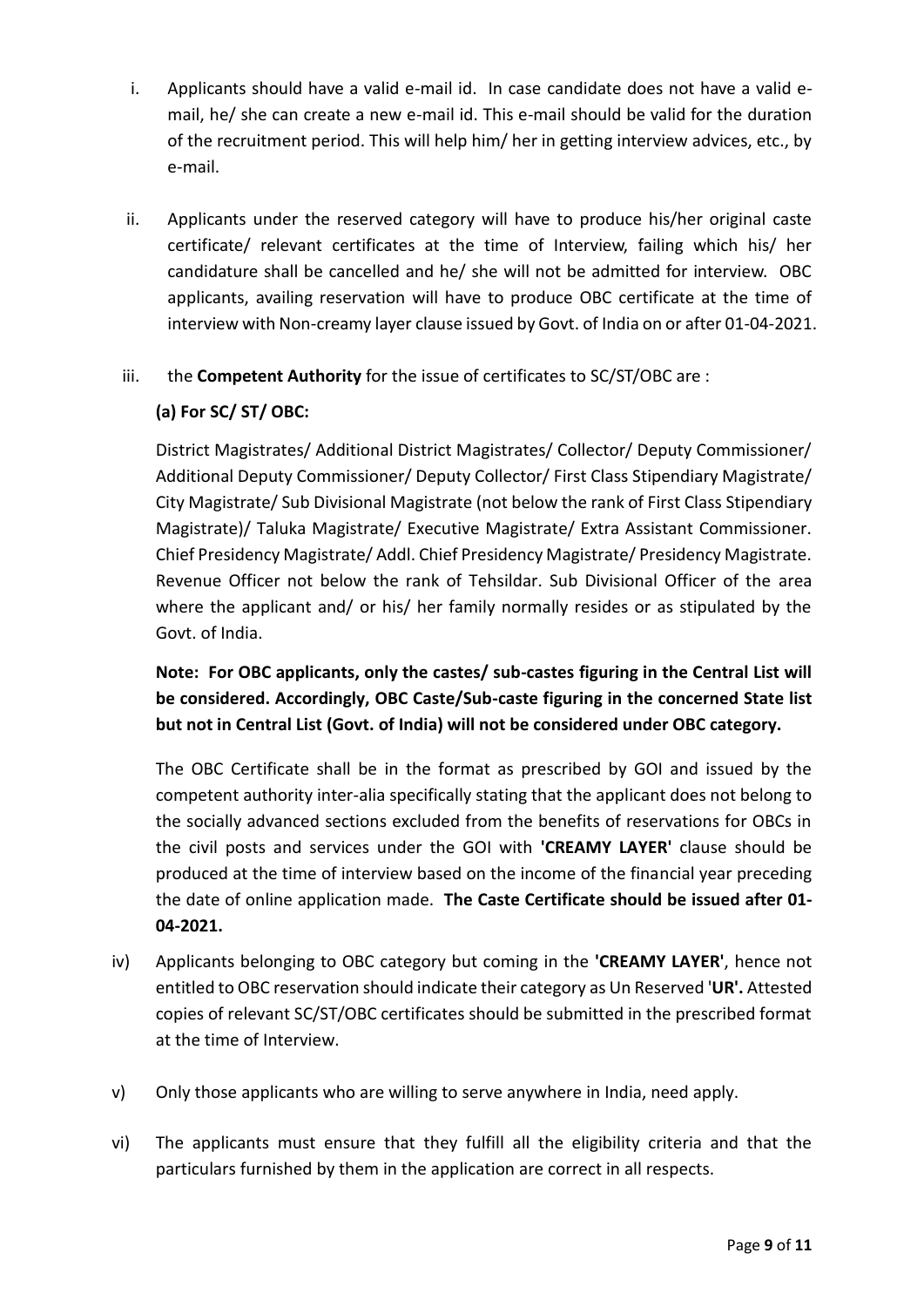- vii) Merely, being called for Interview does not imply that the bank has been satisfied beyond doubt about the applicant's eligibility. In case it is detected at any stage that an applicant does not fulfill any of the eligibility criteria, and/ or that he/ she has furnished any incorrect information or has suppressed any material fact(s), his/her candidature will stand cancelled. If any of these shortcoming(s) is/are detected even after appointment, his/ her services will be summarily terminated.
- viii) Appointment of selected applicants is subject to his/ her being declared medically fit by Medical Officer(s) appointed/ approved by the Bank.
- ix) Decision of the Bank in all matters relating to recruitment will be final and binding on the applicants and no correspondence or personal enquiries will be entertained in this regard by NABARD.
- x) No applicant will be appointed in the Bank's service, who, (a) after such enquiry, as may be considered necessary, is not found suitable for the Bank's service and (b) after such medical examination, as the Bank may prescribe, is not found to be in good mental or physical health and free from any mental and/or physical defect likely to interfere with efficient discharge of duties.
- xi) In case any dispute arises on account of interpretation in versions other than English, the English version will prevail.
- xii) The applicants will appear for the Interview at the allotted venue at their own risk and the Bank will not be responsible for any injury/ loss, etc. of any nature to him/ her.
- xiii) Instances for providing incorrect information and / or process violation by a candidate detected at any stage of the selection process will lead to disqualification of the candidates from the selection process and he / she will not be allowed to appear in any NABARD recruitment process in the future. If such instances go undetected during the current selection process but are detected subsequently, such disqualification will take place with retrospective effect.

### xiv) **CANVASSING IN ANY FORM WILL BE A DISQUALIFICATION**.

xv) The Bank does not furnish the marks of the selection process to candidates till the final selection is made. The list of candidates under Select and Wait List will be published on the Bank's website.

### xvi) **IMPORTANT DATES**

| <b>Online Application Registration and</b> | From 17 July 2021 to 07 August 2021 |
|--------------------------------------------|-------------------------------------|
| <b>Payment of Online Fees/Intimation</b>   |                                     |
| Charges.                                   |                                     |
|                                            |                                     |